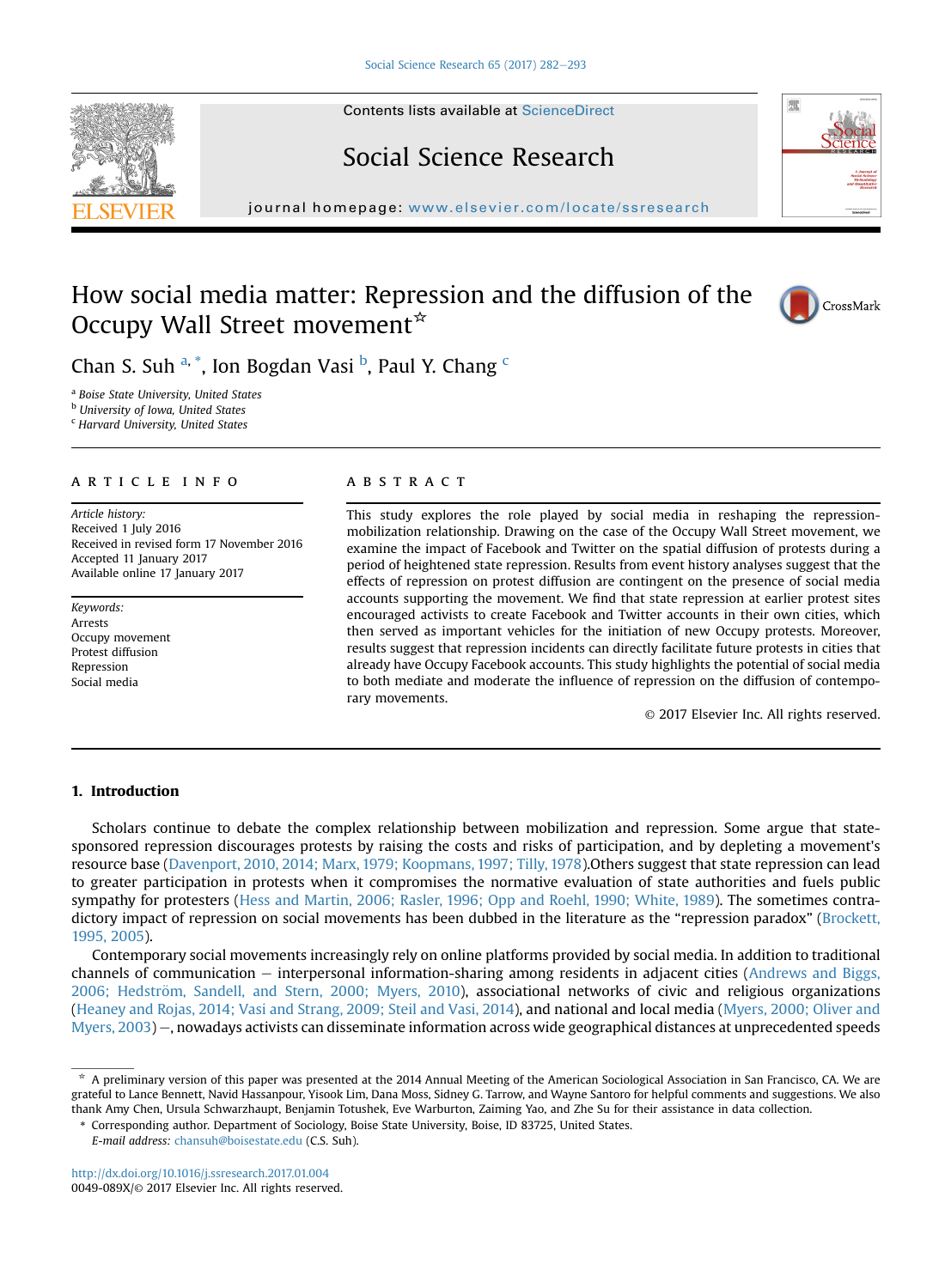through the Internet ([Bennett and Segerberg, 2013](#page--1-0)). Several studies have documented how social media platforms such as Facebook and Twitter contributed to the spread of information and the recruitment of new participants in the Arab Spring, the Occupy movement, and other contemporary social movements ([Gaby and Caren, 2012](#page--1-0); [Howard and Hussain, 2011;](#page--1-0) [Papacharissi and Oliveira, 2012; Rane and Salem, 2012; Vasi and Suh, 2016\)](#page--1-0). We extend previous work on the direct effects of new information technology on mobilization by examining the role of social media in the broader relationship between state repression and movement diffusion.

In this study we develop a novel model to understand the complex relationship between state repression, social media, and the diffusion of protests. We use an original city-level dataset to examine the role played by social media accounts in the spread of Occupy Wall Street protests in the United States in 2011. Our findings show that state-sponsored repression had unintended positive effects on protest diffusion, an outcome mediated and moderated by the creation of supportive social media accounts. Our study contributes to the growing literature on digital technology and social movements by highlighting the potential of social media to reshape the repression-mobilization relationship.

#### 2. The emergence and diffusion of the Occupy movement

The Occupy Wall Street movement began with the Twitter hash tag, #OccupyWallStreet, accompanied by a poster that showed a ballerina dancing on the back of the Wall Street bull in New York [\(Berkowitz, 2011\)](#page--1-0). Adbusters, a Canadian-based anti-consumerist magazine, posted the Twitter feed on July 13, 2011, to initiate a peaceful demonstration on Wall Street ([Yardley, 2011](#page--1-0)). Its main goal was to criticize economic inequality and corporate greed under the now-popular slogan "We are the 99%." The Twitter post summoned a few hundred people to Zuccotti Park on September 17, 2011, and within two weeks, the movement quickly spread from New York to other major cities, including Chicago, San Francisco, Boston, and Los Angeles. By mid-November, over 300 municipalities recorded occupation protests in their cities.

Although the popular narrative cites the seminal Twitter post as the catalyst for the Occupy movement, structural factors played a foundational role in the dramatic emergence of the movement. In particular, the movement was motivated by frustrations with the financial crisis that began in 2008 and the U.S. government's massive bailouts of corporations and Wall Street banks [\(Gould-Wartofsky, 2015](#page--1-0)). While distrust of political institutions in the United States is well documented ([Levi](#page--1-0) [and Stoker, 2000; Pharr and Putnam, 2000\)](#page--1-0), it is noteworthy that trust in financial institutions was lower than trust in the federal government in 2010.<sup>1</sup> Public awareness of rising inequality in America and the growing mistrust of financial institutions were important background factors contributing to the popular support for the movement.

The Occupy movement had three unique characteristics. First, the movement was purposefully organized in a way that enabled the rapid diffusion of occupy events (also known as occupations) across cities ([Gerbaudo, 2012; Muskal, 2011\)](#page--1-0). Local groups took the lead in actively organizing as the movement itself did not have an overriding formal governing body. Each occupation site established its own independent coordinating body called a general assembly. Second, occupation sites were for the most part peaceful without a high frequency of violent exchanges with police authorities. Movement coordinators consciously worked to abide by law when they chose occupation sites and marched in the streets [\(Gould-Wartofsky, 2015](#page--1-0)). Due to the peaceful nature of the movement, police repression was more readily construed as unjust and helped the movement garner public sympathy. Finally, new digital technology was used widely to help spread the movement ([Gaby and](#page--1-0) [Caren, 2012; Gerbaudo, 2012; Tremayne, 2014](#page--1-0)). Many people in local communities found information and coordinated occupations through various online communication channels, in particular through social media accounts.

Due to these features, the Occupy movement was able to diffuse rapidly across the nation. Shortly after the first event in New York, the movement quickly spread to hundreds of U.S. cities under the larger banner of the Occupy movement. The movement was also represented beyond national borders in 900 cities across Europe, Asia, and Africa. This worldwide diffusion of the Occupy movement culminated on October 15, 2011, in the "global day of rage" ([Adam, 2011\)](#page--1-0). The rapid emergence of a global Occupy movement reflected the power of digital technology to overcome traditional barriers to mobilization such as geographical distance and physical copresence [\(Earl and Kimport, 2011\)](#page--1-0). The Occupy movement quickly became an exemplary model for mobilizing in the Internet Age as it was initiated, diffused, and sustained through online communication channels ([Castells, 2012\)](#page--1-0).

#### 3. Repression and social media

#### 3.1. The repression paradox

Repression, as juxtaposed to opportunity, is often the less salient dimension of the larger political environment influencing the potential for collective action [\(Goldstone and Tilly, 2001](#page--1-0)). Repression discourages participation in social movements because it increases costs and risks for protesters [\(Tilly, 1978](#page--1-0)). These can include physical costs such as beatings and arrests, as

<sup>&</sup>lt;sup>1</sup> Data from the General Social Survey, which asks respondents about the degree to which they have confidence in the people who run institutions, show that in 2010 the overall level of trust in financial institutions dropped to its lowest level since 2000, while the level of trust in the government has improved slightly since 2008 ([Smith et al., 2011\)](#page--1-0).